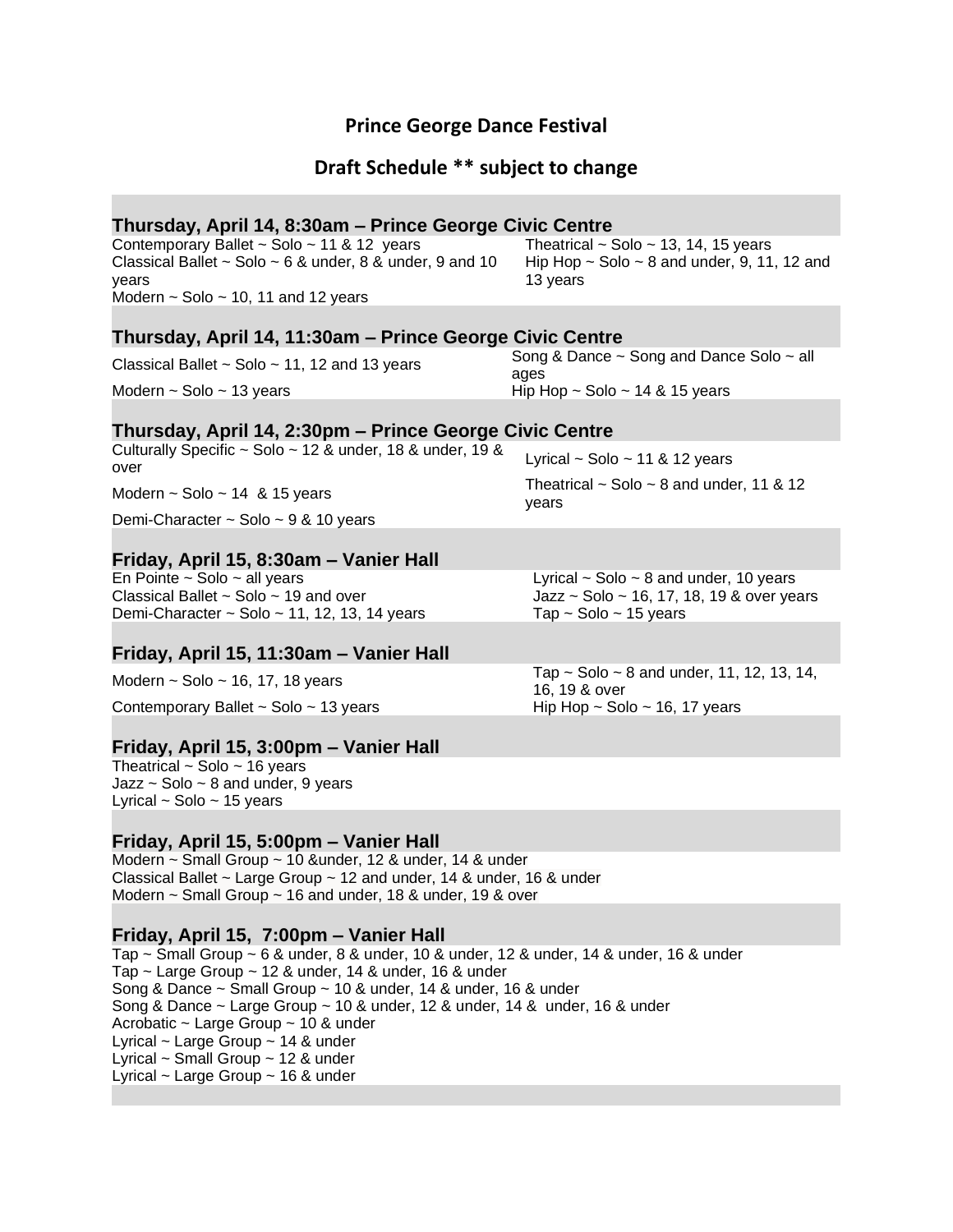# **Saturday, April 16, 8:30am – Vanier Hall**

Contemporary  $\sim$  Solo  $\sim$  16, 17, 18, 19 & over years Jazz  $\sim$  Solo  $\sim$  10, 11, 12 years

# **Saturday, April 16, 11:30am – Vanier Hall**

Demi-Character ~ Solo ~ 16, 18 years Lyrical ~ Solo ~ 13, 14 years

# **Saturday, April 16, 3:00pm – Vanier Hall**

Jazz ~ Small Group ~ 6 & under, 8 & under, 10 & under, 12, & under, 14 & under, 16 & under Lyrical  $\sim$  Large Group  $\sim$  10 & under, 12 & under Acrobatic ~ Small Group ~ 12 & under, 18 & under

# **Saturday, April 16, 6:30pm – Vanier Hall**

Culturally Specific ~ Small Group ~ 18 & under Culturally Specific ~ Large Group ~ 18 & under Contemporary ~ Small Group ~ 12 & under, 14 & under, 16 & under, 18 & under Demi-Character ~ Large Group ~ 8 & under, 12 & under, 14 & under, 16 & under Modern  $\sim$  Large Group  $\sim$  10 & under, 12 & under, 14 & under, 16 & under

### **Sunday, April 17, 8:30am - Vanier Hall**

Demi-Character ~ Solo ~ 15 years Theatrical ~ Solo ~ 17, 18 years

Contemporary  $\sim$  Solo  $\sim$  13, 14 years Lyrical  $\sim$  Solo  $\sim$  16, 17, 18, 19 & over years

# **Sunday, April 17, 11:30am – Vanier Hall**

Contemporary  $\sim$  Solo  $\sim$  15 years Jazz  $\sim$  Solo  $\sim$  13, 14, 15 years Contemporary Ballet  $\sim$  Solo  $\sim$  15, 16, 17, 18 years

### **Sunday, April 17, 3:00pm – Vanier Hall**

Classical Ballet ~ Small Group ~ 6 & under, 8 & under, 10 & under, 12 & under, 14 & under, 16 & under, 18 & under Contemporary Ballet ~ Large Group ~ 14 and under Demi-Character ~ Small Group ~ 14 & under, 16 & under Contemporary Ballet ~ Small Group ~ 10 & under, 14 & under, 16 & under, 18 &under Contemporary Ballet ~ Large Group ~ 16 and under

# **Sunday, April 17, 6:30pm – Vanier Hall**

Hip Hop ~ Large Group ~ 8 & under, 10 & under, 12 & under, 14 & under, 16 & under Theatrical ~ Small Group ~ 14 & under, 16 & under Theatrical ~ Large Group 10 & under, 12 & under, 14 & under, 16 & under Lyrical  $\sim$  Small Group  $\sim$  14 & under, 16 & under

Classical Ballet ~ Solo ~ 14, 15, 16, 17, 18 years Acrobatic ~ Solo ~ 12 & under years, 18 & under